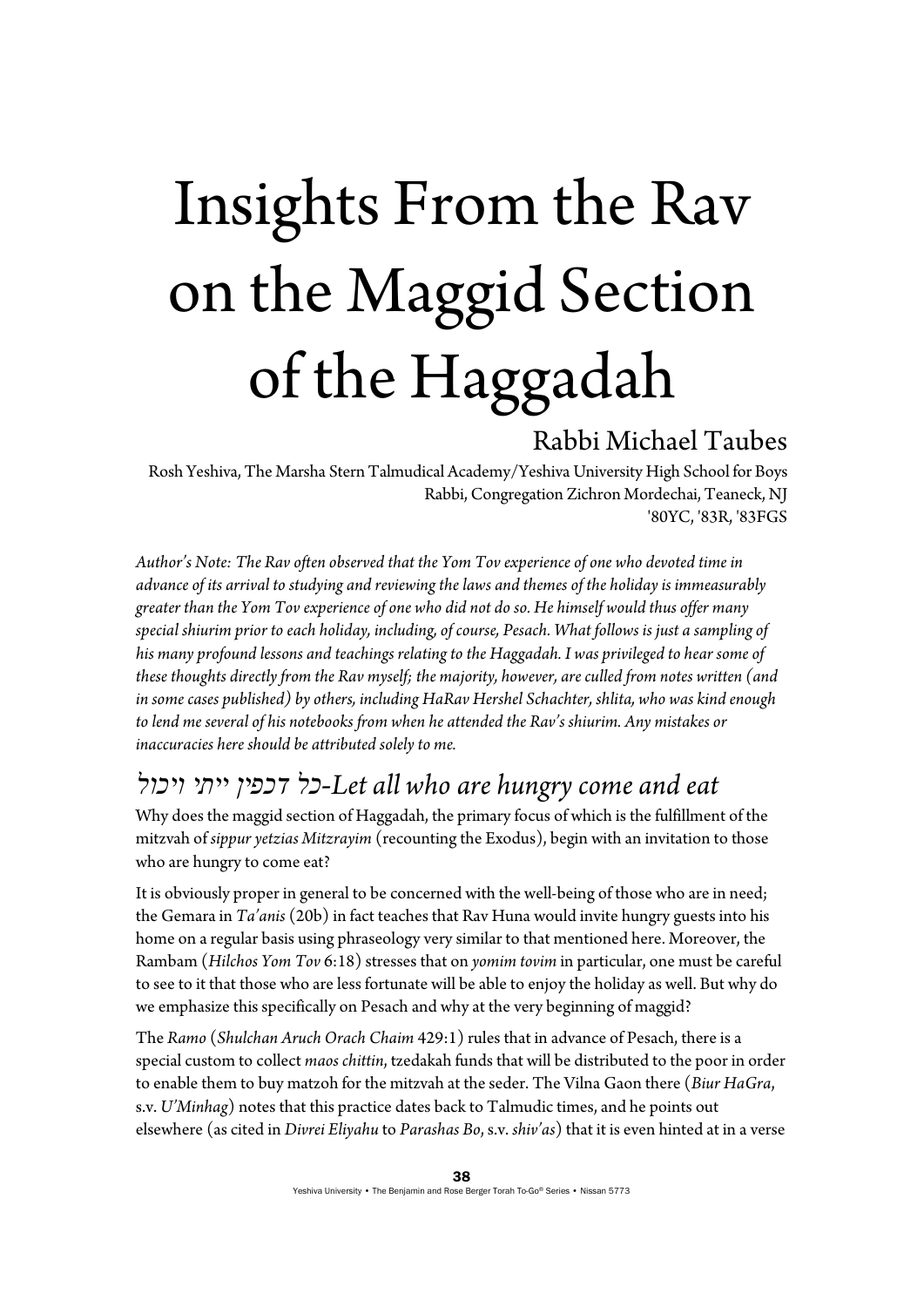in the Torah (Shemos 13:7) which alludes to an obligation to see that matzoh be eaten apparently by others as well. It is thus perhaps to call attention to this unique requirement that we bring up the matter of feeding the poor at the start of the seder.

Alternatively, it may be suggested that this declaration is actually part of the demonstration of freedom and independence so central to the practices of the seder night (see Rambam, *Hilchos Chametz U'Matzoh* 7:6-7). The Gemara in *Pesachim* (88b) asserts that a slave has no possessions, since whatever he has belongs to his master. Consequently, a slave does not have the right to invite guests to join him for a meal; only the master can do so. By saying this phrase and telling guests to join us at our celebratory meal, we are affirming that we are in fact free independent people, not slaves. On this night, we proudly assert that we are masters, and we extend invitations to other to join us. This is thus a most appropriate way to begin the seder: by publicly demonstrating that we are *bnai chorin*. At the same time, though, we recognize that while still currently in exile, our freedom is somewhat incomplete; we thus conclude the paragraph with a request that we be able to return as a nation to Eretz Yisrael and experience true and complete freedom.

# *מסובין כולנו הזה הלילה-On this night, we all recline*

The last of the Four Questions, known as the *Mah Nishtanah,* notes that on the night of Pesach, we are all "*mesubin*," usually translated as "reclining," a reference to the fact that on this night, there is a special mitzvah to recline (*heseibah*) while eating and drinking, incumbent upon even the poorest of people (see *Mishnah*, *Pesachim* 99b and Rambam, *Hilchos Chametz U'Matzoh* 7:7); it is this unusual practice that the questioner highlights at this point. There are, however, places in the Gemara where a form of the word *heseibah* is used to describe people eating together in a group (see *Berachos* 43b, 46b). On Pesach night, there is a special preference to eat the meat of the *korban Pesach* together with others, as noted by the Rambam (*Hilchos Korban Pesach* 2:2; see *Pesachim* 91a). The expression "*kulanu mesubin*" may thus refer to the fact that on this night, unlike other nights, we make a special effort to eat together in a group.

## *היינו משועבדים-We would still be enslaved*

The *Ba'al HaHaggadah* states that had Hashem not taken us out of Egypt, we and all of our descendants would have remained "*meshubadim*," "enslaved" to Pharaoh. Is it not possible, however, that somewhere along the line, one of the Pharaohs might have released the Jewish slaves on his own, as indeed happened on other occasions in history in other places? The answer is that had that happened, we might indeed have been politically free as a nation, but we would have owed a constant debt of gratitude to whichever Pharaoh it would have been who set us free. In that sense, we would never be able to become completely independent. This explains why the word used here is "*meshubadim*," "enslaved," and not "*avadim*," "slaves"—we indeed would not have been slaves, but we would have been enslaved, in the sense of indebted, to Pharaoh.

# *אליעזר ברבי מעשה-A story involving Rabbi Eliezer*

It is clear from various sources in the Gemara that the different *talmidei chachomim* enumerated here lived in different places throughout Eretz Yisrael. For example, Rabbi Eliezer lived in Lod,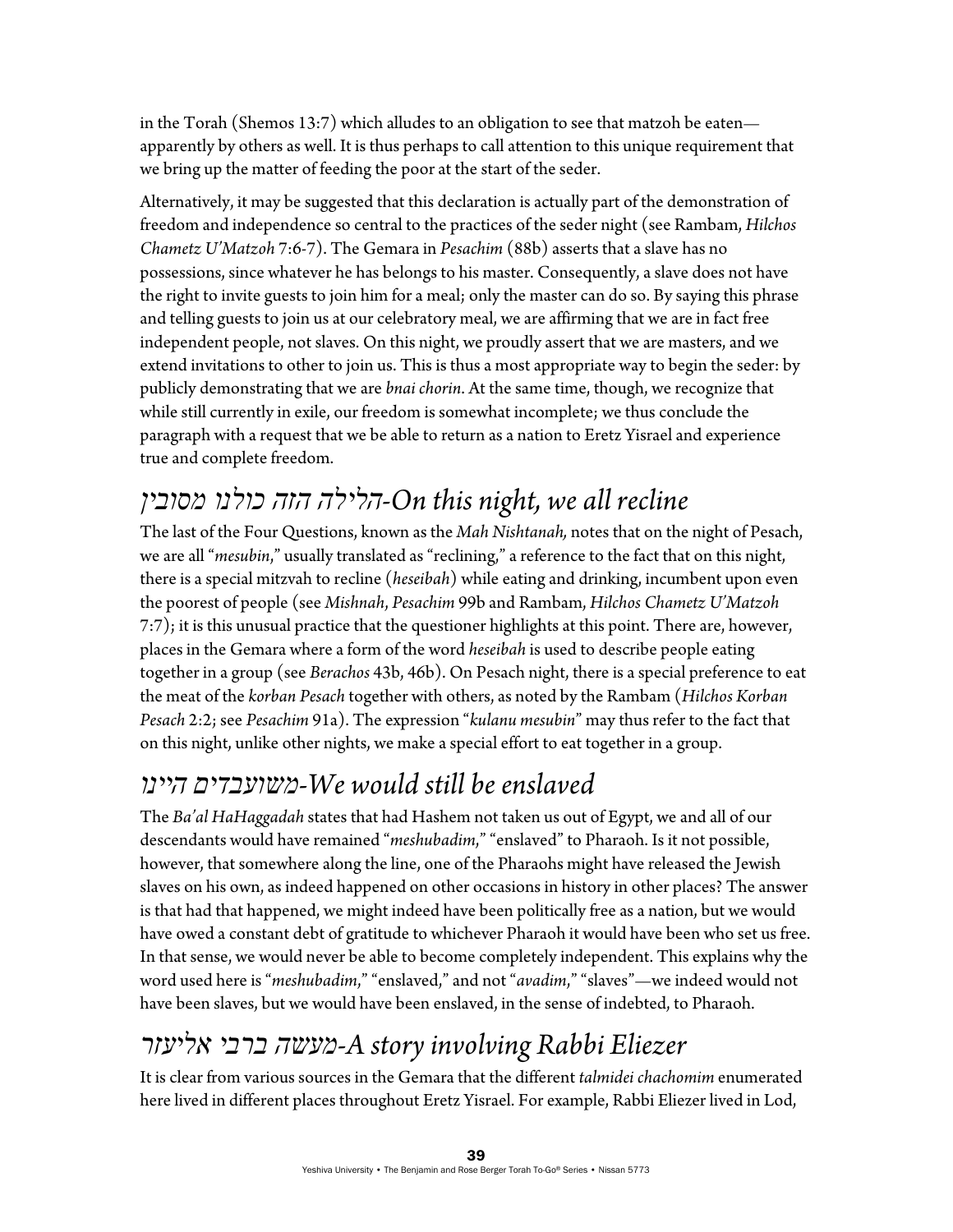Rabbi Yehoshua lived in Peki'in and Rabban Gamliel lived in Yavneh (see *Sanhedrin* 32b). Why then did they assemble in Bnai Berak, which was the hometown of Rabbi Akiva, and not spend the holiday in the towns in which they each lived?

The mitzvah of *sippur yetzias Mitzrayim* entails much more than simply retelling the story of the Exodus. After all, everybody already knows the basic outline of the events. Rather, what is required is in-depth analysis. We must search for new insights and interpretations; each person must delve into the details in an effort to come to a more sophisticated understanding, in accordance with his ability. This is why the study of the Scriptural passages describing the Exodus is done via the Midrashic exposition of each of the phrases, as opposed to via the simple reading of the text in the particular *parshiyos* (in the first part of *Sefer Shemos*) that relate the story. For this reason, the sages got together at the home of one of them in order to be able to converse about, discuss and expound upon the events with people on a similar level of scholarship, the better to be able to yield a deeper and more refined understanding for them all.

## *...said Azaryah ben Elazar Rabbi-אמר רבי אלעזר בן עזריה*

This passage in the Haggadah is taken from a Mishnah in *Berachos* (12b). The question is what its relevance is here, since the topic of that Mishnah is the mitzvah to mention *yetzias Mitzrayim* each and every night of the year, as part of the third paragraph of *Kerias Shema*. As such, it has nothing to do with Pesach night, per se, where the obligation is not merely to mention *yetzias Mitzrayim*, but to tell the story in depth and at length, from beginning to end, to relate it to others, and to analyze the reasons behind the unique mitzvos of the evening (see *Chidushei HaGrach* to *Pesachim* 116a). Why, then, is this Mishnah cited here at all?

In his version of the text of the Haggadah, the Rambam (found at the end of *Hilchos Chametz U'Matzoh*) adds the word "*lahem*," "to them," so that this passage reads, "*Rabbi Elazar ben Azaryah said to them …,*" thus suggesting that Rabbi Elazar ben Azaryah related the teaching in this Mishnah to others, namely, to the other scholars with whom he assembled for the seder in Bnai Berak on that very evening described above. Since it was on that evening that this Mishnah was taught, it appears here as a direct continuation of the previous story. Moreover, because the mitzvah of *sippur yetzias Mitzrayim* mandates that one discuss the Exodus and the miracles related to it, the nightly recollection of the Exodus, albeit brief, is a part of the fulfillment of that special mitzvah on Pesach.

## *המקום ברוך-Blessed is the Omnipresent*

Of all the names used to refer to God (see *Shevuos* 35a-b), why here do we use the name *Makom*, the Omnipresent? Each of the numerous names refers to a different attribute of His; throughout our Torah literature and our liturgy, we thus use different names to refer to Him depending upon which of His attributes is being highlighted. The name used here suggests that God is indeed everywhere, even in those places and at those times when we might not readily sense His presence. In fact, we may note that it is specifically on those occasions when we might think that God is far away from us and has perhaps abandoned us entirely that we are reminded, by referring to Him with this particular name, that He is in truth very much with us in our midst.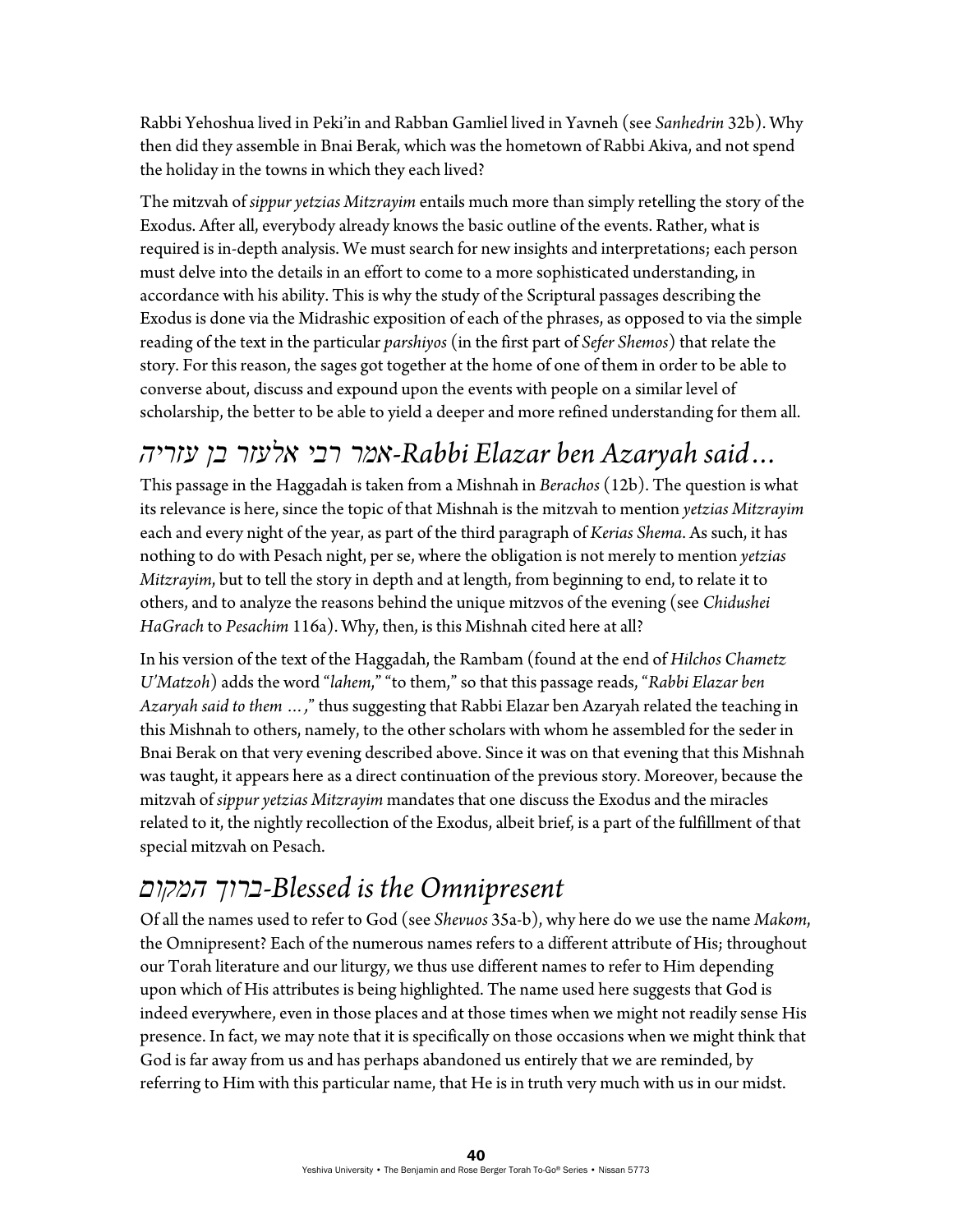We thus find, for example, that a mourner, who certainly feels as though God has turned away from him, is to be consoled with the phrase "*HaMakom yenachem eschem* …" "May the Omnipresent comfort you *…*" Similarly, when praying on behalf of our brethren who are suffering and in distress, who likewise feel that they have been neglected by God, we appeal to Him by saying "HaMakom yerachem aleihem ...," "May the Omnipresent have mercy upon them *…*" And on the night of Yom Kippur, as we stand on the threshold of a day on which we will recount our sins, our iniquities and our transgressions repeatedly, and may thus feel that we are very distant from God, we remind ourselves at the very beginning of the service that we are praying "al da'as HaMakom," "with the approval of the Omnipresent."

On Pesach night too, when about to introduce the Four Sons, who are so different in their respective relationships with God, we might be tempted to think that it is really only the Wise Son who is capable of understanding the intricacies of *sippur yetzias Mitzrayim*, of discussing it intelligently, and of viewing himself as if he personally experienced the Exodus, and thus only such a person truly has a place at the seder table. Others not on that level might then feel alienated, as if somehow they don't belong and as if they have no part in this special evening. We therefore say "*Baruch HaMakom* …," "Blessed is the Omnipresent …," here in order to stress that God in fact revealed Himself to each and every Jew, regardless of background or ability. Everybody, then, has to recall these events and everybody has a role to play at the seder, in accordance with his own ability, because God in fact is close to all.

# *אפיקומן הפסח אחר מפטירין אין- One may not eat dessert after eating the Pesach offering*

This phrase comes from one of the last *Mishnayos* in *Masseches Pesachim* (119b) and its inclusion here as the message to the Wise Son implies that he is to be taught all of the laws of Pesach, through and including this lesson regarding the *afikoman*. (Indeed, in the text of the Haggadah presented by the Vilna Gaon, the instruction is to teach to the wise son "*ad*," "until," meaning all the laws in the *Mishnayos* until, and including, this law concerning the *afikoman*.) In other words, part of the requirement of the seder night is not only to relate and discuss the events of the Exodus, but also to learn and study the laws of Pesach, as stated explicitly in the Tosefta in *Pesachim* (10:8; see Rosh there, 10:33). In the Torah, the response to the question of the Wise Son includes a reference to fulfilling God's statutes and decrees (see Devarim 6:21-24); in order to do so one must know exactly what they are and the laws must thus be explained—in proper detail—to this inquisitive child, as this too is part of the evening's mitzvah.

The particular detail relating to the *afikoman* being taught here is that one may not have any dessert or eat any additional food after partaking of the meat of the *korban Pesach*, which is consumed at the end of the meal. The Rambam (*Hilchos Chametz U'Matzoh* 8:9) rules accordingly, but then adds that today, in the absence of the *korban Pesach*, one must eat matzoh at the end of the meal, and not taste anything afterward, so that the flavor of the matzoh, the eating of which is the mitzvah of the evening, should linger in one's mouth. Although eating matzoh was also a mitzvah in the days of the Beis HaMikdash, as was eating maror, the requirement in those days was to end the evening specifically with the taste of the *korban Pesach*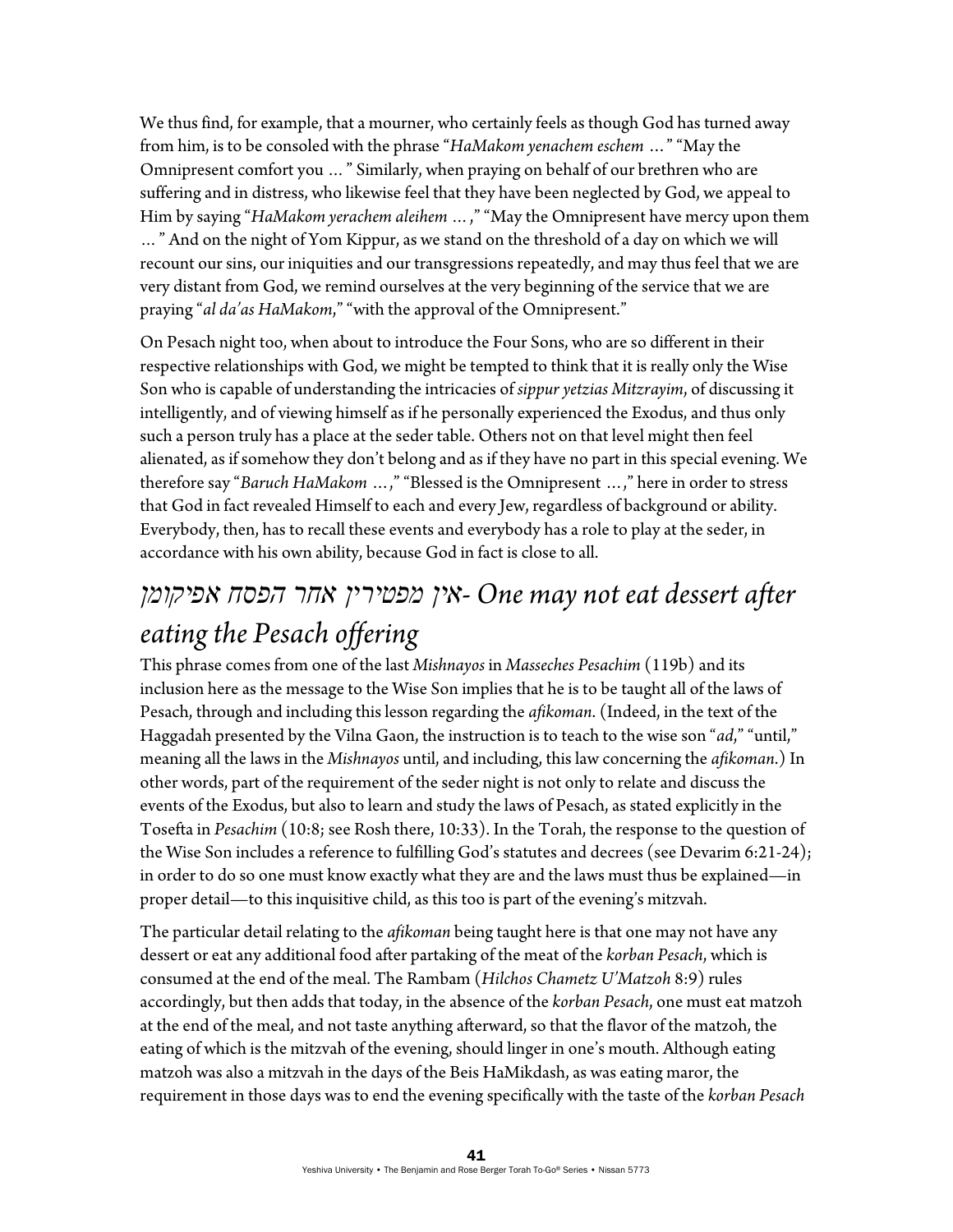in one's mouth; although eating maror is still a mitzvah today, the requirement is to end the evening with the taste of specifically the matzoh in one's mouth. Evidently, this requirement relates to the food item whose consumption constitutes the principle, or the most prominent, mitzvah of the evening; in the days of the Beis HaMikdash that food item was the meat of the *korban Pesach*, while today it is the matzoh.

# *removed he Because - לפי שהוציא את עצמו מן הכלל כפר בעיקר himself from the community he has rejected everything*

By implying that the laws of the Torah do not apply to him, the Wicked Son effectively removes himself from the Jewish community. The Rambam (*Hilchos Teshuvah* 3:11) asserts that such a person is considered among those heretics who have forfeited their share in *Olam HaBa*, despite the fact that he may not technically have violated any particular transgressions. The mere fact that one fails to identify with his fellow Jews is sufficient to exclude him from the destiny of the Jewish people. Perhaps for this reason, the Haggadah, as pointed out by the Vilna Gaon in his commentary, does not actually include the response found in the Torah (Shemos 12:27) to the question raised by this son, as he is not really interested in—or entitled to—an answer, since he is "out of the pale." Indeed, in discussing the requirement upon a parent to relate the story of *yetzias Mitzrayim* to his children, the Rambam (*Hilchos Chametz U'Matzoh* 7:2) omits any reference to responding to the question assigned here to the Wicked Son, as no response need be offered to him. The words in the verse in the Torah, and those in the Haggadah as well, are not actually directed to this son at all; they are rather the words that are to be shared with the others who are assembled at the seder table, who consider themselves members of *Klal Yisrael*.

# *Matza that time the At - בשעה שיש מצה ומרור מונחים לפניך and Maror are placed in front of you*

The mitzvah of *sippur yetzias Mitzrayim* is inexorably connected to the mitzvos of matzoh and maror and thus can be fulfilled only when the obligation to eat those items is in force, namely on the night of Pesach and no earlier. Taking this a step further, the Vilna Gaon (*Biur HaGra* to *Orach Chaim* 430:1, s.v. *vehaminhag*) suggests that the custom cited there by the Ramo to recite the major portion of the maggid section of the Haggadah on *Shabbos HaGadol* (the Shabbos before Pesach) is improper because the obligation to eat matzoh and maror is not in effect at that time. Perhaps, however, that custom is designed to give people a chance to review some of the intricacies of the Exodus story in advance of Pesach, the better to be able to delve into them at the seder. The "prohibition" to relate the story when there is no mitzvah of matzoh and maror applicable yet pertains to one who is reading it with the intent of performing the mitzvah of *sippur yetzias Mitzrayim*, not to one who is merely preparing for that mitzvah.

The Gemara in *Pesachim* (36a) states that the description in the Torah of matzoh as "*lechem 'oni*" (Devarim 16:3) refers to the fact that it is bread (*lechem*) upon which we declare (*'onin*) many things; Rashi there (s.v. *she'onin*) explains that the "many things" include Hallel, which is of course part of the Pesach seder. The Rambam (*Sefer HaMitzvos*, *Mitzvas Asei* 157) and the *Sefer HaChinuch* (*Mitzvah* 21) both consider praising God, which is the essence of Hallel, to be a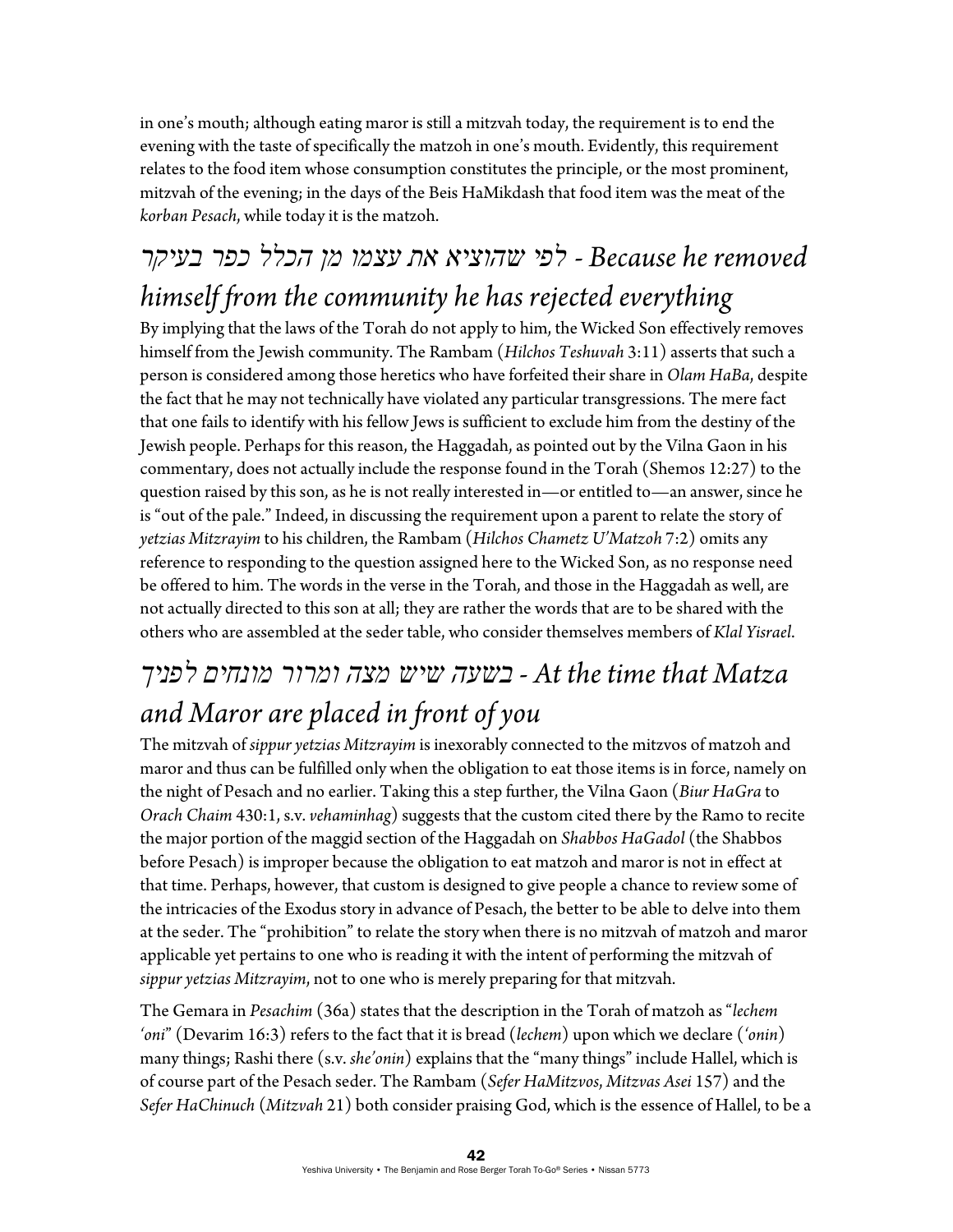fundamental part of the mitzvah of *sippur yetzias Mitzrayim*. The problem is that by the time that Hallel is recited at the seder, there is no longer any matzoh and maror at the table, as the mitzvah to consume them has already been completed. If *sippur Yetzias Mitzrayim* can be fulfilled only in conjunction with matzoh and maror, how can Hallel be included as part of that mitzvah? Presumably then, Rashi's reference is only to the first two paragraphs of Hallel, as they are recited prior to the meal, when matzoh and maror are still on the table. Alternatively, the fact that one may not eat anything after consuming the last piece of matzoh and therefore still has the flavor of the matzoh in his mouth (see Rambam, *Hilchos Chametz U'Matzoh* 8:9) results in at least the flavor of matzoh being present when the second part of Hallel is recited.

# *our ,beginning the In - מתחילה עובדי עבודה זרה היו אבותינו forefathers were idol worshippers*

According to Rav, cited by the Gemara in *Pesachim* (116a), the recitation of this phrase fulfills the requirement presented in the Mishnah there to begin the mitzvah of *sippur Yetzias Mitzrayim* by relating the degrading part of the story; it is indeed degrading to recall that our ancestors were idolaters. Shmuel, however, is of the opinion that the degrading part of the story is that we were once slaves to Pharaoh, as we declared earlier in the Haggadah, *Avadim Hayinu*. At issue here is whether the thrust of our enslavement was the spiritual side of it or the physical side of it. Rav emphasizes the spiritual degradation, as symbolized by our admission of the fact that we come from an idolatrous background, while Shmuel stresses the physical degradation, as seen in our acknowledgement that we were physically enslaved. In practice, of course, we have accepted both opinions, incorporating both our spiritual and our physical disgrace—and their ultimate reversals—into the Haggadah, and we indeed conclude the maggid section of the Haggadah with a *berachah* that includes praising God "*'al geulaseinu*" — "for our redemption," which is physical, and "*'al pedus nafsheinu*"—"for the deliverance of our souls*,*" which is spiritual.

## *leave will they ,afterwards And—ואחרי כן יצאו ברכוש גדול with great wealth*

Why was it necessary for the Jewish people to leave Egypt laden with gold, silver and other material wealth? The Gemara in *Berachos* (9a-b) explains, citing this very phrase, that God had promised Avraham Avinu that such would indeed be the case, and He obviously had to keep His word. Nevertheless, why was this point made such a basic part of the covenant with Avraham in the first place? The answer is that ownership of property is perhaps the most basic demonstration of a person's freedom. A slave owns nothing, as emphasized by the Gemara in *Pesachim* (88b), which teaches that whatever a slave possesses belongs to his master. When the Jewish people were slaves in Egypt they therefore had no material possessions belonging to them. When they would become free, therefore, they would immediately be given possessions, which made it clear that they were now no longer slaves. And the fact that these possessions would actually be given to them by the Egyptian people (see Shemos 3:21-22, 11:2-3 and 12:35- 36) indicates that the Egyptians themselves at that point acknowledged their freedom.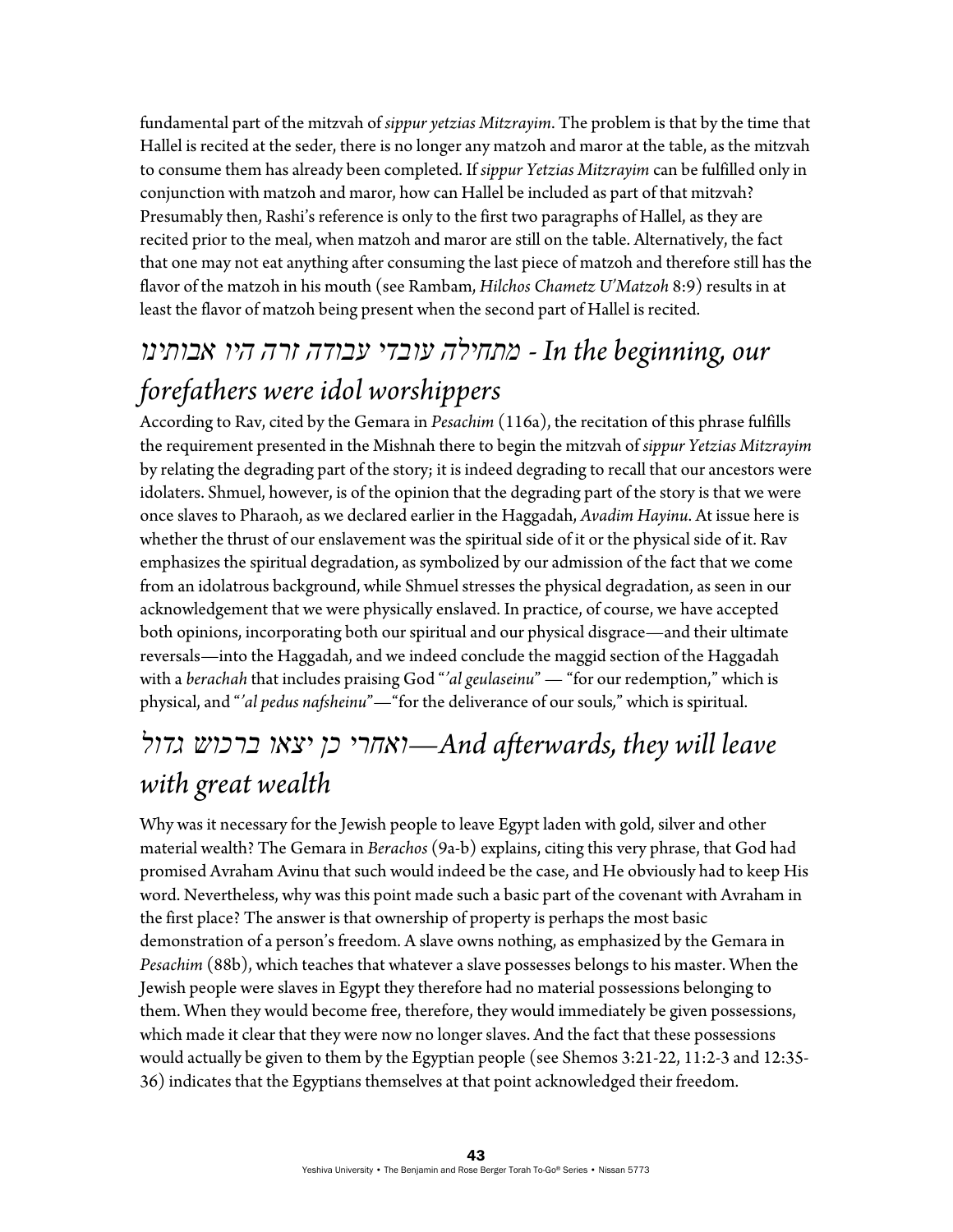## *שעמדה והיא - And this has stood by [us]*

*Yetzias Mitzrayim* is not to be understood as a one-time event, having occurred many centuries ago, and which we now merely commemorate or even re-experience by means of various symbolic observances. Rather, it is an ongoing drama because there is always a Pharaoh who wishes to annihilate our people for reasons that are often unclear, and we survive as a nation only because God watches over us and protects us. The continued existence of the Jewish people against overwhelming odds is testimony to the fact that *Yetzias Mitzrayim* takes place very much in the present. Before we begin our analysis of the Exodus story, we remind ourselves here of our destiny as a people.

# *he And - וירד מצרימה: אנוס על פי הדיבור ... ויהי שם לגוי גדול went down to Egypt: Forced by the Divine decree … and he became a great nation*

The Haggadah indicates that Yaakov went down to Egypt having been forced to do so by Divine decree. But didn't Yaakov himself decide to go there in order to see his beloved son Yosef, upon hearing that he was in fact still alive (see Bereishis 45:28)? Evidently, Yaakov's initial plan had been to go down to Egypt to see Yosef for a certain finite period of time, but then to return thereafter to Eretz Yisrael. The directive from God to go to Egypt and to stay there was the Divine decree that forced Yaakov's hand and is what is being referred to in this passage.

It was the will of God that the Jewish people, in order to emerge as the nation chosen to receive the Torah, must pay with great suffering for that special chosen status. Their development into the "*goy gadol*" —the great nation alluded to in the latter part of this verse—depended upon their first going through the harrowing experience of Egypt. Their national sensitivity to compassion and their aversion to cruelty (see *Yevamos* 79a regarding certain natural tendencies of the Jewish people) was to be molded by their own conditions in Egypt. Without the "*vayeired Mitzraymah*" (and he went down to Egypt) there could thus be no "*goy gadol*." The Jewish people are likened to a flower among the thorns (see *Shir HaShirim* 2:2); just as a flower that blossoms among thorns stands out in its beauty, the Jewish people, emerging from the difficult environment of Egypt, would achieve their unique chosenness, applicable eternally, in a similarly dramatic fashion. The people's eternal greatness resulted directly from their affliction in Egypt.

## *it as :numerous And* - *ורב: כמה שנאמר רבבה כצמח השדה says, "numerous like the sprouts of the field"*

At first glance, it would appear that the text (from Yechezkel 16:7) quoted here to explain the word "*VaRav*," "and numerous," is inappropriate, since it speaks of growth and development more in the sense of beauty and physical appearance than in the sense of numbers. Evidently then, the Torah is in fact communicating here not that the Jewish people increased in population, as that point was actually already made by the verse's previous phrase (and "supported" in the Haggadah by the citation from Shemos 1:7). Rather, the Torah here means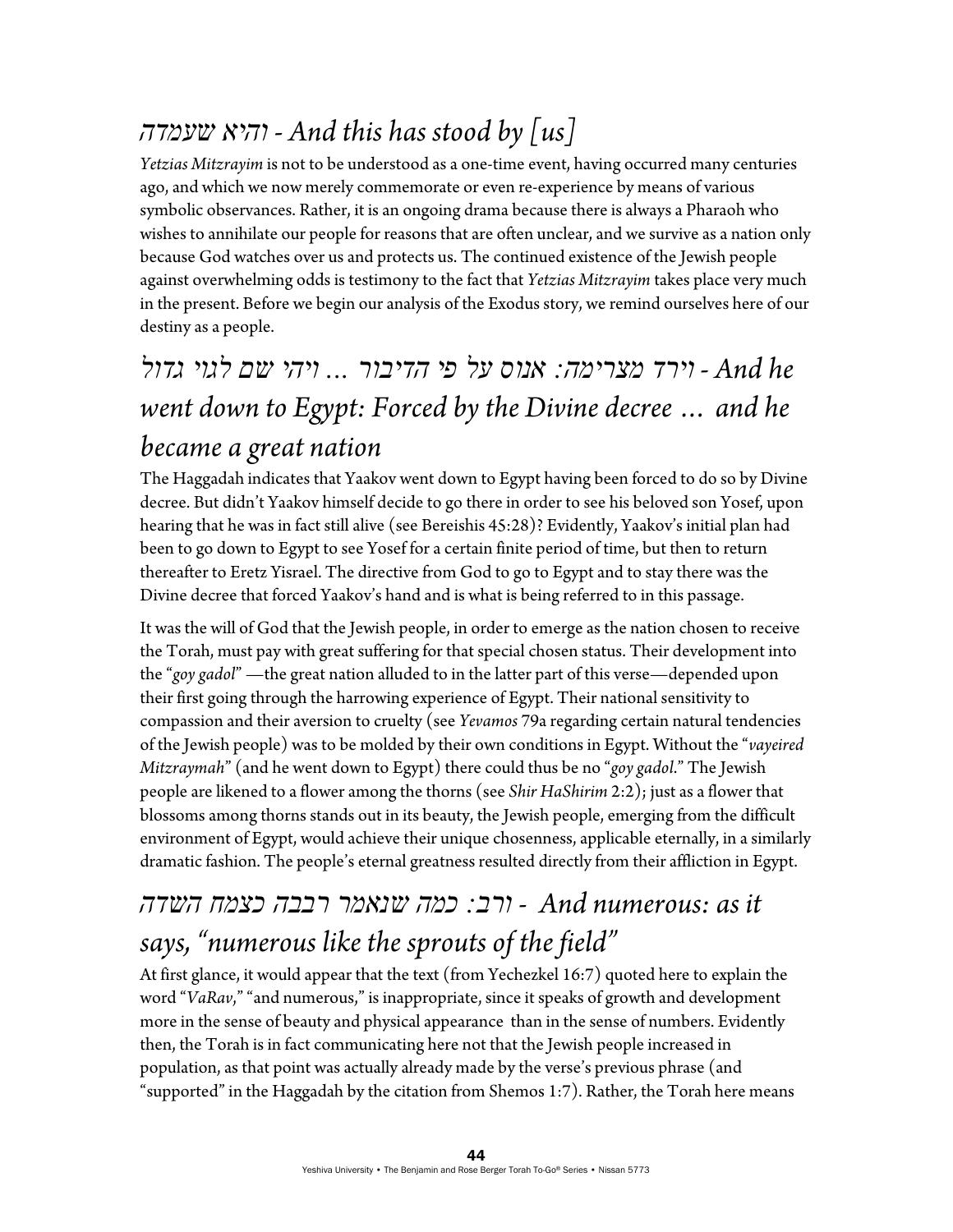to teach us that the people matured and grew in terms of stature and dignity. They were now ready to be redeemed and become the chosen people who would receive the Torah. All they were still missing were the mitzvos, as alluded to by the nakedness mentioned at the end of the verse in Yechezkel.

## *המצרים אותנו וירעו - And the Egyptians thought of us as evil*

This phrase is usually translated as meaning that the Egyptians mistreated us. Grammatically, however, if that were indeed the message, the verse should more properly have stated "*VaYarei'u lanu*." As phrased here, the more correct translation would seem to be that the Egyptians thought of us as evil. They assigned bad attributes to us, depicted us as terrible people and attributed negative qualities to us. We thus read in the verse from Shemos (1:10) that Pharaoh accused the Jews of disloyalty, of plotting a revolution, of nefarious scheming. The Egyptians thus besmirched the reputation and good name that the Jews had previously enjoyed.

There was, of course, no logical basis for such accusations. The Jews had done nothing wrong; there is no indication anywhere that they were anything but model citizens in their adopted land, contributing to the country's general development and well-being. But in seeking to isolate and ultimately persecute them, Pharaoh played on many people's natural fear of those who are not just like them, portraying the Jews as "other" and "different," as being aliens and outsiders and thus as a threat to be feared. In this way, Pharaoh was able to get widespread support from his Egyptian countrymen for his campaign to enslave the Jews. This of course is paradigmatic of classic anti-Semitism through the ages. Jews can live comfortably and productively in a land for many, many years, develop great and unswerving loyalty toward it, and work hard and even sacrifice on behalf of its welfare and success. But they are always in danger of an enemy who will arise, as has indeed happened on so many occasions in history, who will ignore their valuable contributions, paint them as dangerous and undermining outsiders looking for power and control, and create mistrust in and suspicion of them in the minds of those who consider themselves "native" citizens. This has been the experience of the Jew in exile for centuries.

# *העבודה מן ישראל בני ויאנחו - and the Jewish people cried out because of the work*

While slaves in Egypt, the Jewish people could think only of their physical suffering, and thus cried out to God only "*min ha'avodah*"—because of the (hard) work that they could no longer tolerate. They had hoped that perhaps with the death of the first Pharaoh that their situation would improve; when it did not, they could no longer bear their situation and thus cried out to God in agony. Though they were spiritually oppressed as well, they either failed to recognize it or did not deem that worthy of their prayers, overwhelmed as they were with their oppressive physical conditions. One of the tragedies experienced by someone like a slave who is downtrodden and abused is that he cannot even appreciate clearly the magnitude of his unfortunate overall condition, accepting it as the norm. All he can focus on his physical pain.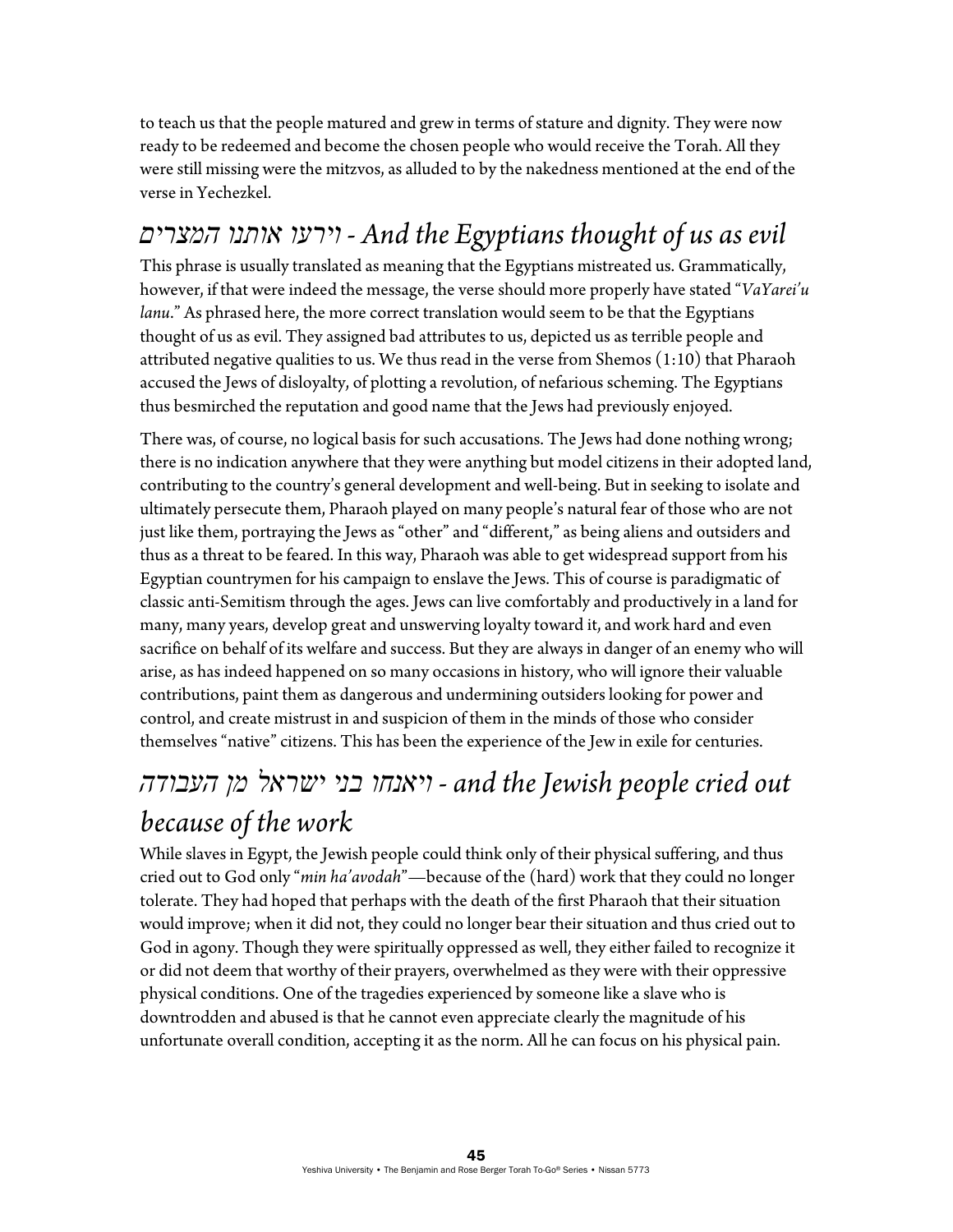#### *וידע ... וירא - And He saw … and He knew*

God saw and comprehended much more about the Jewish people's situation than they themselves did. He thus heeded their prayers for relief from their physical disaster, but He did much more. Had He indeed responded only to their cries, the redemption would have been incomplete, focusing only upon the physical. Instead, however, He saw and comprehended that man is sometimes incapable of praying for what he himself needs because he is actually unaware of what he truly needs. In fact, people sometimes pray for things that in truth are unimportant or even detrimental to them. In Egypt, God saw the total damage done to the Jewish people and comprehended their spiritual deterioration; He then responded accordingly and brought about their complete redemption.

With this notion in mind, we can understand why, when we ask God in our daily prayers to hear our voices (*Shema Koleinu*), we implore Him to accept our prayers "*berachamim u'veratzon*" with mercy, but with favor, meaning that He should fulfill only those requests of ours that are indeed favorable for us. We acknowledge that God alone knows what's really best for us and we ask Him to make the ultimate decision as to which of our prayers to realize and fulfill and which to reject. Only then will we be granted that which is truly in our best interests.

### *חזקה ביד-With a strong hand*

What exactly is meant by the strong hand that we are told God used in the process of redeeming the Jews from Egypt? On its simplest level, this description is of His great power, which was manifested when He performed the various miracles that were part of the Exodus. The reference may, however, be to something else entirely. The Gemara in *Sotah* (2a) describes the splitting of the Red Sea as a task that was difficult for God to accomplish (see also *Pesachim* 118a). What can this possibly mean? Is any task too difficult for Him? The answer is that when the Jews were crossing the Red Sea with the Egyptians in hot pursuit, and it became clear that God would miraculously lead the Jews to safety and then punish the Egyptians, an objection was raised: *Hallalu ovdei avoda zarah, vehallalu ovdei avodah zarah*—*these are idolaters and those are idolaters*  (see *Midrash Tehillim* 15:5). At that time, there was no significant difference between many Jews and their Egyptian counterparts. Many Jews were not at all worthy of being redeemed. Why, then, should those people also be allowed to be the beneficiaries of this great miracle? Let them perish with the Egyptians!

And yet, God split the Red Sea and permitted *all* the Jews cross in safety nonetheless. To do so, He had to disregard His attribute of justice and perform this miracle for the Jews—for all of the Jews, even the undeserving—and that is what made the splitting of the Red Sea so "difficult" for Him. It was in that sense as well that at the earlier stages of the Exodus story, God likewise had to employ a strong hand, as He needed it, as it were, to enable Himself to overcome that which strict justice demanded. When we speak of God redeeming the Jews with a strong hand, then, we are perhaps referring to this idea that He had to "force" Himself to push aside His attribute of justice and take all the Jews out of Egypt.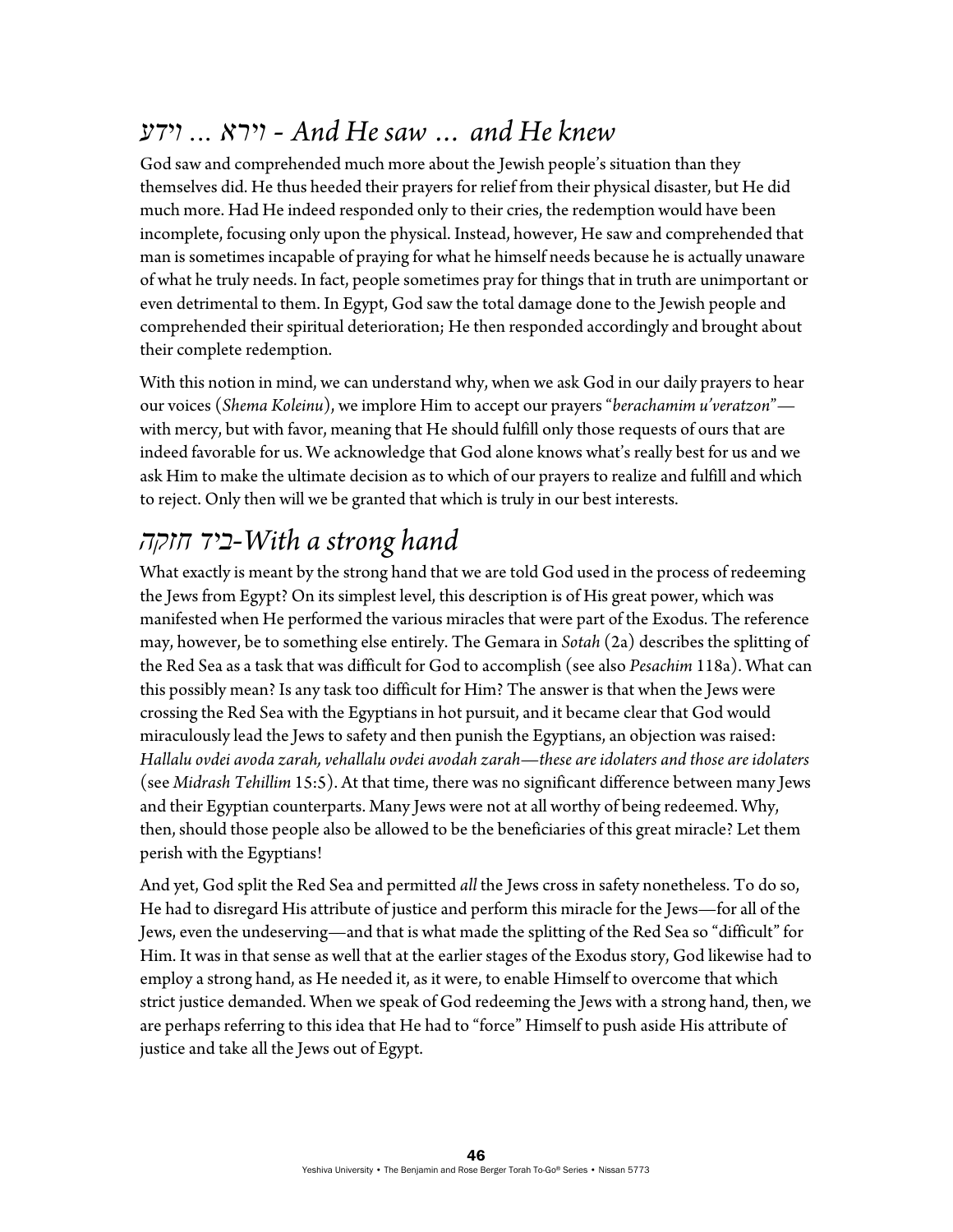# *שכינה גילוי זו :גדול ובמורא - And with a great fear: This is the revelation of the Divine*

By deriving that "*mora gadol*" refers to Divine revelation, we see that according to this analysis, the word "*mora*" is not related to the word *yirah*, meaning fear or awe, but rather to the word "*re'iyah*" meaning something that is seen. At the time of the Exodus from Egypt, God's Presence was seen, His *Shechinah* revealed. Later in the Haggadah, we highlight this point when discussing matzoh and describing the fact that there was no time for the dough that they were preparing to rise because God suddenly revealed Himself to the people and redeemed them. The notion of *giluy Shechinah*, Divine revelation, generally more readily associated with the giving of the Torah at Mount Sinai, was evidently a pivotal piece of the *yetzias Mitzrayim* story as well. It is for this reason that we find numerous times throughout the Torah's description of the wonders performed in Egypt, including the ten plagues, that part of the desired goal was for Pharaoh and the Egyptians to come to the realization of and to acknowledge the existence and the power of God. In light of this approach, we can understand why the Divine revelation is included in the same verse with other examples of God's miraculous manifestations associated specifically with the Exodus.

# *בכורות מכת - The plague of the first-born*

Why did God choose to punish the Egyptian first-borns in particular? In Egyptian society, as in many cultures, the first born has a special status in the family. It is he who can exercise control over other family members, who can set the tone for his siblings, and who can often lay down the law for the entire family. It is important to stress that although the Jews in Egypt were slaves to Pharaoh, they were really slaves to the entire Egyptian nation as well. It would not have been possible for even a despot like Pharaoh to have carried out his plan to enslave the Jewish nation without support from the leadership of the rank and file. Given the influence that the first-borns had in their respective families, they must have played an active role in assuring that the Egyptian people fully "bought into" Pharaoh's plans. Since they were part of the enslavement process, they were singled out for special punishment.

## *אומר הגלילי יוסי רבי - Rabbi Yosi from the Galil said*

This passage, which presents a three-way dispute as to exactly how many plagues were visited upon the Egyptians in Egypt and how many at the Red Sea, does not appear at all in the Haggadah of the Rambam. The reason may relate to a comment made by the Rambam in *Hilchos Chametz U'Matzoh* (7:1), where he states that there is a *mitzvas asei* (positive commandment) in the Torah to speak about the miracles and the wonders that were performed on behalf of our ancestors in Egypt on the night of the fifteenth of Nissan. This can be understood in one of two ways. Either it means that the mitzvah itself applies on the night of the fifteenth of Nissan, the last phrase modifying the first, or it means that the mitzvah is to speak about the miracles and wonders which were performed on (or leading up to) the fifteenth of Nissan, the last phrase modifying what immediately preceded it. If the latter is correct, then the mitzvah on Pesach night does not include speaking about what took place at the Red Sea, as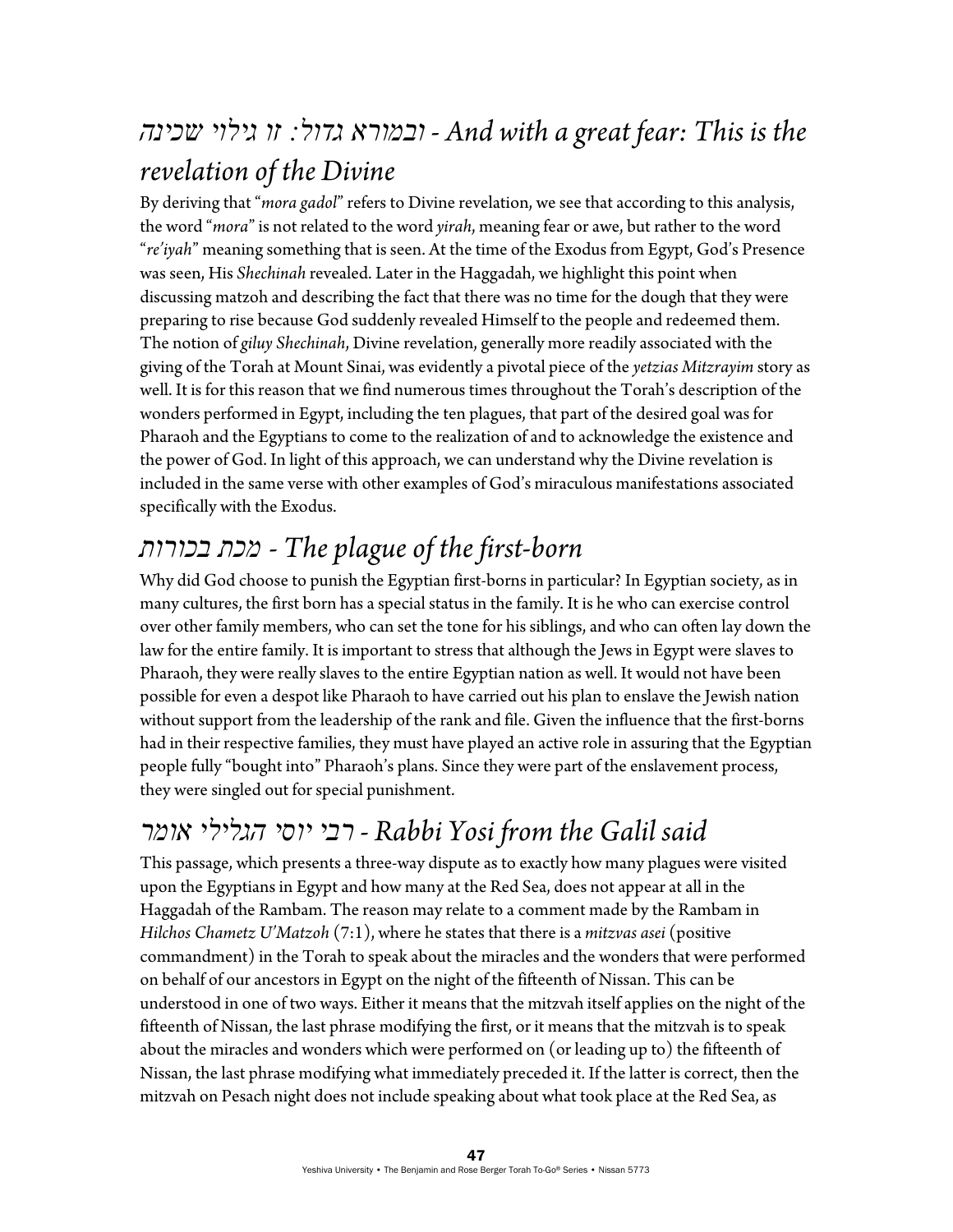those events, important though they were, transpired after the fifteenth of Nissan. In consideration of this latter approach, the Rambam omits from the text of his Haggadah any discussion about things that did not happen on the night of the fifteenth of Nissan (including both this passage about the plagues at the Sea and the subsequent "Dayeinu" passage, which likewise brings up other events, such as the giving of the Torah).

# הבחירה בית את לנו ובנה *- and [He] built for us the Chosen House*

What is the significance of the name for the Beis HaMikdash used here, the "*Beis HaBechirah*," "the Chosen House?" There are actually two independent aspects of the *Mikdash*, impacting different laws relating to it. In *Hilchos Beis HaBechirah* (1:1), the Rambam identifies the mitzvah to build a house dedicated to God, in which the sacrifices will be brought and which will be visited three times a year, based on the Scriptural verse that says "*v'asu li Mikdash*," "and they shall make for Me a Mikdash" (Shemos 25:8). In *Hilchos Melachim* (1:1), however, the Rambam speaks of the same mitzvah and yet, after asserting that it goes into effect only after the entry of the Jewish people into Eretz Yisrael, the establishment of a sovereign government, and the eradication of the descendants of Amalek (see *Sanhedrin* 20b), he cites as its source a completely different verse (Devarim 12:5), which speaks of a place that God has chosen. The *Lechem Mishneh*, among others, takes note of and attempts to resolve this apparent contradiction. Perhaps, however, the answer lies in understanding that there are indeed these two aspects to the *Mikdash*.

One aspect relates to the *Mikdash* in terms of its unique functions such as, for example, to serve as the place where the sacrifices are brought. This has nothing to do with a particular chosen place, as evidenced by the fact that the Jewish people had such a place in the desert, namely the Mishkan, whose location changed regularly as the people travelled. Even in Eretz Yisrael, the *Mishkan* stood in a number of different locations. The requirement to build such a building is derived from the verse in Shemos. The other aspect, however, relates to the *Mikdash* in terms of its being built in a specially determined location that would have on-going sanctity, and after whose designation no other location could ever again be eligible to house it. This building could be only in Eretz Yisrael, and could be built only after the establishment of a government and the eradication of Amalek; the requirement to build this place is derived from the verse in Devarim. This is the *Beis HaBechirah*, the Chosen House, referred to here, and the location where it stood, unlike that of any of the places where the *Mishkan* stood, has sanctity and significance to this very day. (For further elaboration, see *Chidushei HaGra"m VeHaGri"d* to the Rambam's *Hilchos Beis HaBechirah* 6:14.)

#### *ומרור מצה פסח - Pesach, matzoh and maror*

The three mitzvos referred to here in Rabban Gamliel's teaching (quoted from the Mishnah in *Pesachim* 116a-b) appear to be presented out of order. After all, given that the maror symbolizes the bitterness of the slavery, that should be mentioned first, followed by the Pesach, which reminds us of the fact that God passed over the Jewish homes when punishing the Egyptians,